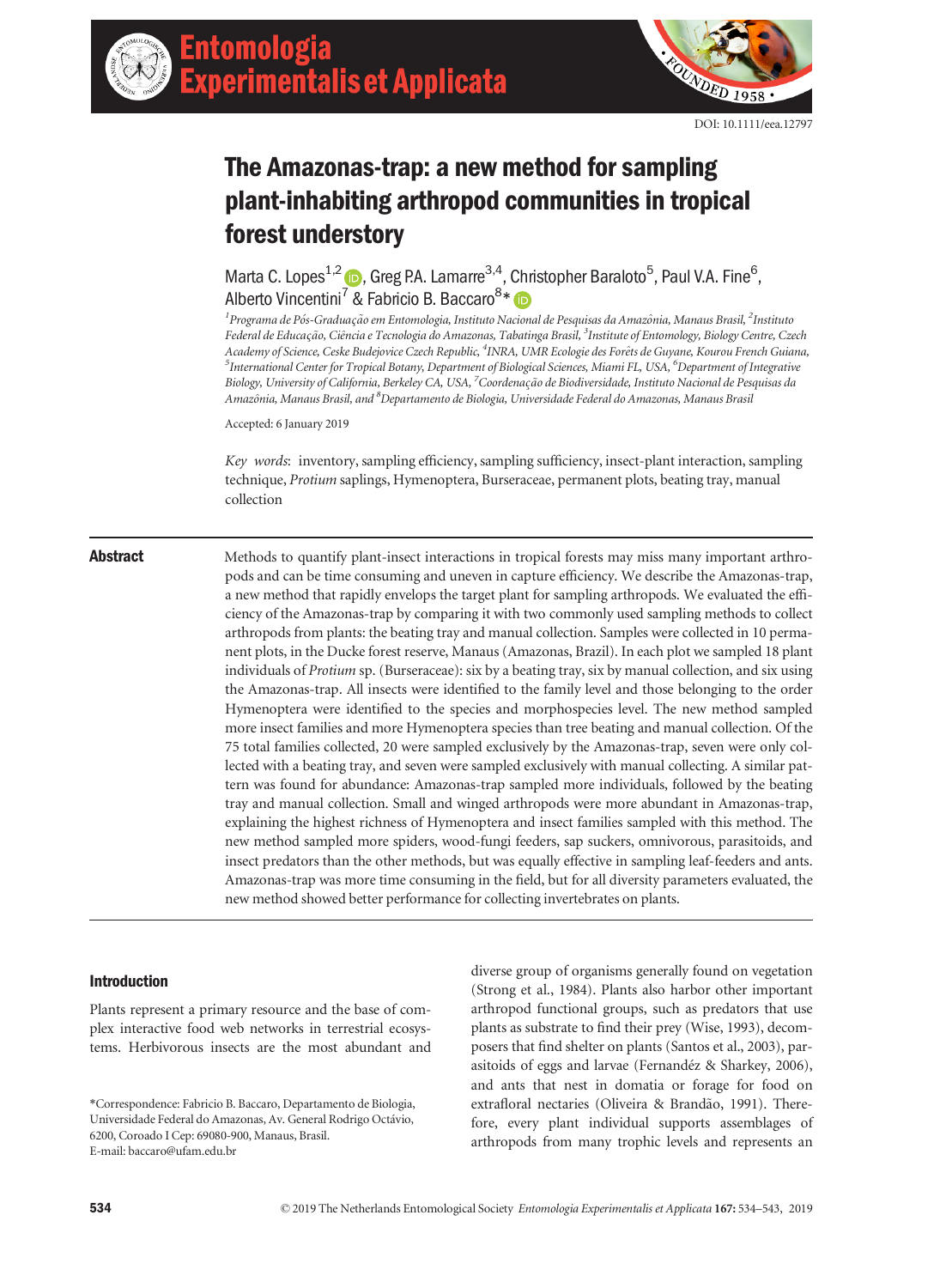appropriate ecological unit to investigate the occurrence, diversity, and interactions among arthropod communities (Farrell et al., 1992). A group of plants, in the same way, can be used in ecological studies of coevolution or insectplant interaction, provided that appropriate collection methods are applied.

The group of individuals that interact with a plant and its associated fauna was initially called the 'component community' (Root, 1973). However, this term is rarely used in the recent literature, perhaps because of the difficulty of exhaustively sampling all invertebrates on a plant at the same time. The primary challenge in sampling arthropods on plants is that flying insects represent most of the arthropod diversity associated with plants. Comprehensive methods for sampling flying insects in the forest understory (e.g., Malaise traps and windowpane traps; see Lamarre et al., 2012) are broadly used to relate the insect community to the plant community in a given forest habitat (Lamarre et al., 2016). These methods produce broad surveys of arthropod composition, but they cannot be performed at the level of an individual plant. Malaise-based studies can therefore only indirectly link the arthropod diversity with local habitats. In studies focusing on arthropod-plant interactions at the level of individual plants, a method of active sampling (beating tray or manual collection) is more often employed (Basset & Novotny, 1999).

The beating tray technique allows fast and practical sampling of invertebrates resting or feeding on plants and can be considered as a selective method, as the insects falling from the vegetation are mainly wingless or less mobile (Ozanne, 2005). Manual collection, although widely used, does not sample the entire arthropod community present on a plant. Small individuals or camouflaged/cryptic species may not be noticed by the collector, and more active species have a high probability of escape. Consequently, the sampled fauna depends partly on the ability and the experience of the collector, which can create significant bias that in turn can be challenging to standardize for comparison among sites and studies (Basset et al., 1997). Each method produces its own result and no method is efficient enough to exhaustively sample invertebrate communities on a plant at a single time. Choosing the method of collection depends on the purpose of the study and on the targeted groups of arthropods.

In this study we describe the Amazonas-trap, a new method for exhaustively collecting plant-inhabiting arthropod assemblages in the tropical rainforest understory. This method, developed and designed by GPA Lamarre, consists of a rapid and complete bagging of juvenile individuals, and differs from methods that involve removing or enveloping branches or other plant parts only (e.g., foliage bagging; Ozanne, 2005). To evaluate the performance of the new method, we compared the structure and composition of the most abundant insect communities found on tropical plants, either sampled with the Amazonas-trap, or with the most widely used sampling methods: the beating tray and manual collection. We compared the method's performance at both the plant and the plot scale, which are the most common scales used in insect-plant interaction studies. For a more comprehensive evaluation of the Amazonas-trap, we also compared the time spent during survey among the three sampling methods.

## Materials and methods

#### Concept of the Amazonas-trap

The trap is made of white polyester (100%), a light and resistant fabric measuring 3 m long and 3 m wide (Figure 1; see also the photographs in Figure S1). The two lateral sides of the fabric have a velcro strip along the entire length of the trap. The bottom part of the fabric is folded and sewn to form a hem of 3 cm wide, through which a rope is inserted. The top part of the fabric also has a hem, of 5 cm wide, through which a weldable PVC pipe of 2 cm diameter and 1.5 m long is inserted. In one of the ends of the pipe a three-way T-shaped connector (2 cm diameter) is attached with bolt and nut. During installation, the other end is inserted and manually screwed into the connector, forming a circle with the collector around the plant, and an aluminum tube (2 cm diameter, 2.5 m long) is also attached to this connector. A 5-m rope with a loop knot at the tip is inserted into a hem sewn 15 cm below the top of the collecting cloth.



Figure 1 General structure of the Amazonas-trap: (1) velcro strips,  $(2)$  bottom hem,  $(3)$  rope,  $(4)$  top hem,  $(5)$  PVC pipe,  $(6)$ aluminum tube, (7) rope with loop knot, and (8) rope hem with loop knot.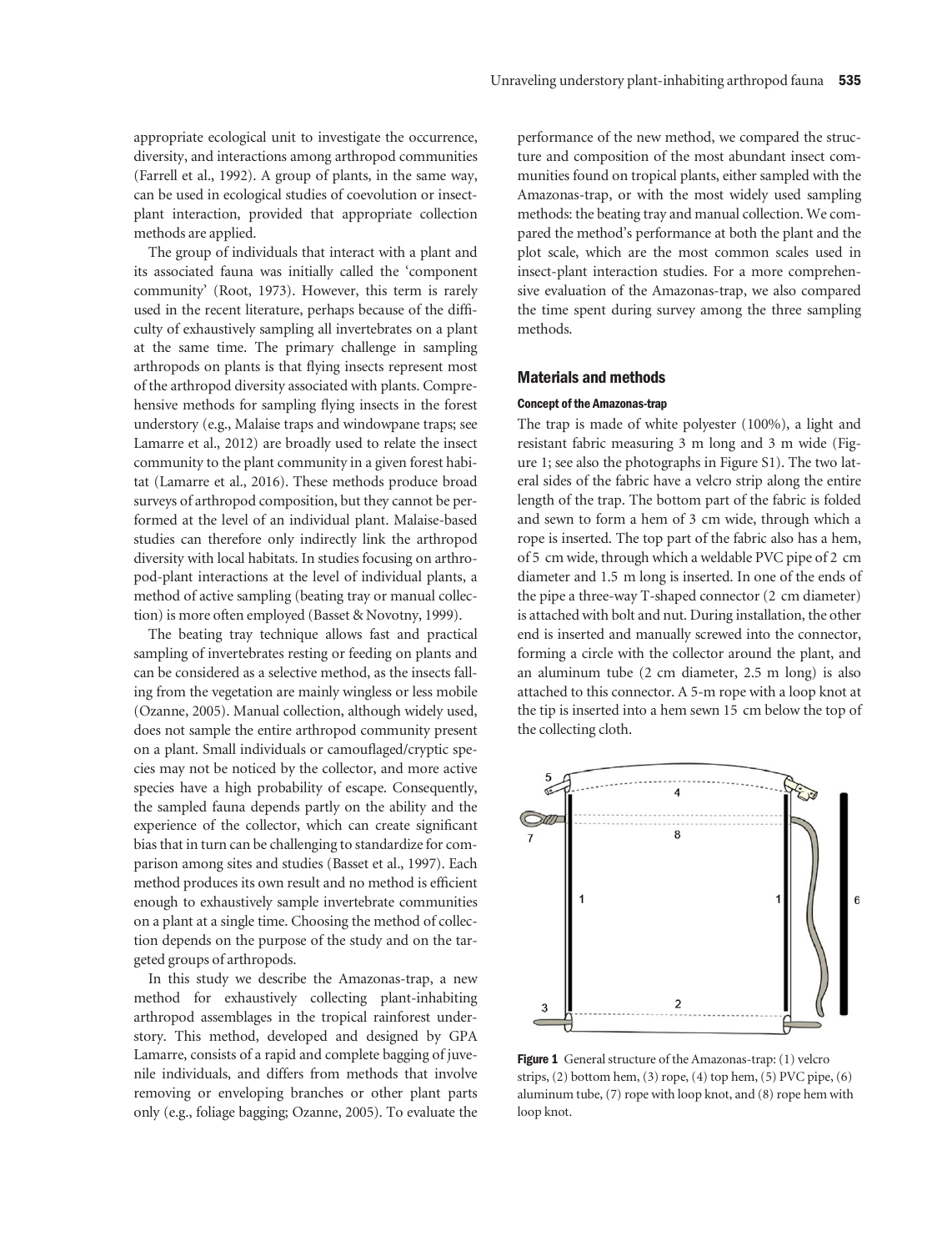#### Installation and sampling procedure

The trap is designed to sample free-standing plants of 1– 3 m high that are at least 0.5 m from neighboring plants. The trap is placed on the ground around the target plant and the bottom part is tightly attached to its lowest branch (Figure 2A). The weldable PVC pipe is also placed around the plant with the two end-sections joined together forming a circle over the trap around the plant. The velcro is tightly closed throughout its entire length, from the top to the bottom, preventing escape by any arthropods. The end of the rope is passed through the loop knot. Finally, the aluminum tube is joined into the connector (Figure 2B). As the installation of the trap may create some disturbance, chasing away insects, in this test the target plant was left alone for 2 min before the trap was activated, allowing the invertebrate fauna to return to the target plant. Meanwhile, other traps may be installed on other target plants. Longer recovery time is probably more effective than the 2 min used here.

With the Amazonas-trap installed the activation is conducted as follows. First, the entire structure of the trap is energetically pulled up by lifting the device upwards with the help of the aluminum tube in order to completely envelope the target plant. Simultaneously the rope is pulled to close the top of the trap (Figure 2C). All invertebrates present on the plant are now trapped.

With all invertebrates trapped, the sampling procedure can start. A small opening of the velcro allows the collector to stick in her/his hand and vigorously shake the whole plant usually by holding the most solid part of the trunk to avoid physical damage (Figure S1D). All plant-inhabiting arthropods fall into in the lower part of the trap, or are resting in the fabric allowing very easy inspection by eye and collection using an aspirator in the trap (Figure S1E, F).

#### Testing Amazonas-trap performance

We compared the performance of the Amazonas trap with two classical sampling methods, the beating tray and manually collecting, based on intensive field sampling at the Ducke Forest Reserve  $55' - 03°01'$  $S, 59^{\circ}53'$ 59°59.5'W), located in Manaus (Amazonas, Brazil). Reserva Ducke is a 10 000-ha rainforest reserve covered by typical 'terra-firme' forest on moderately rugged terrain (elevation 50–120 m a.s.l.). The climate is tropical humid with a mean ( $\pm$  SD) annual temperature of 26  $\pm$  3 °C and mean annual precipitation of 2.2 m, which varies seasonally (Marques-Filho et al., 1981).

The surveys took place in 10 previously installed permanent plots, at least 1 km apart (Magnusson et al., 2013). The plots were distributed over 10  $km<sup>2</sup>$  and cover the natural environmental variation found at Ducke: from the clay poorly drained soils in the valleys to the clayed welldrained soils on the plateaus. These plots represent a gradient of local environmental conditions (Oliveira et al., 2008). In each plot, we selected, marked, and identified 18 Protium sp. tree saplings (Burseraceae) of 1.5–2.5 m high. Protium is a widespread and locally abundant tropical



Figure 2 Installation of the Amazonas-trap: (A) tying on the plant stem, (B) closing up of velcro and attaching the aluminum tube, and (C) lifting and closing up by the collector.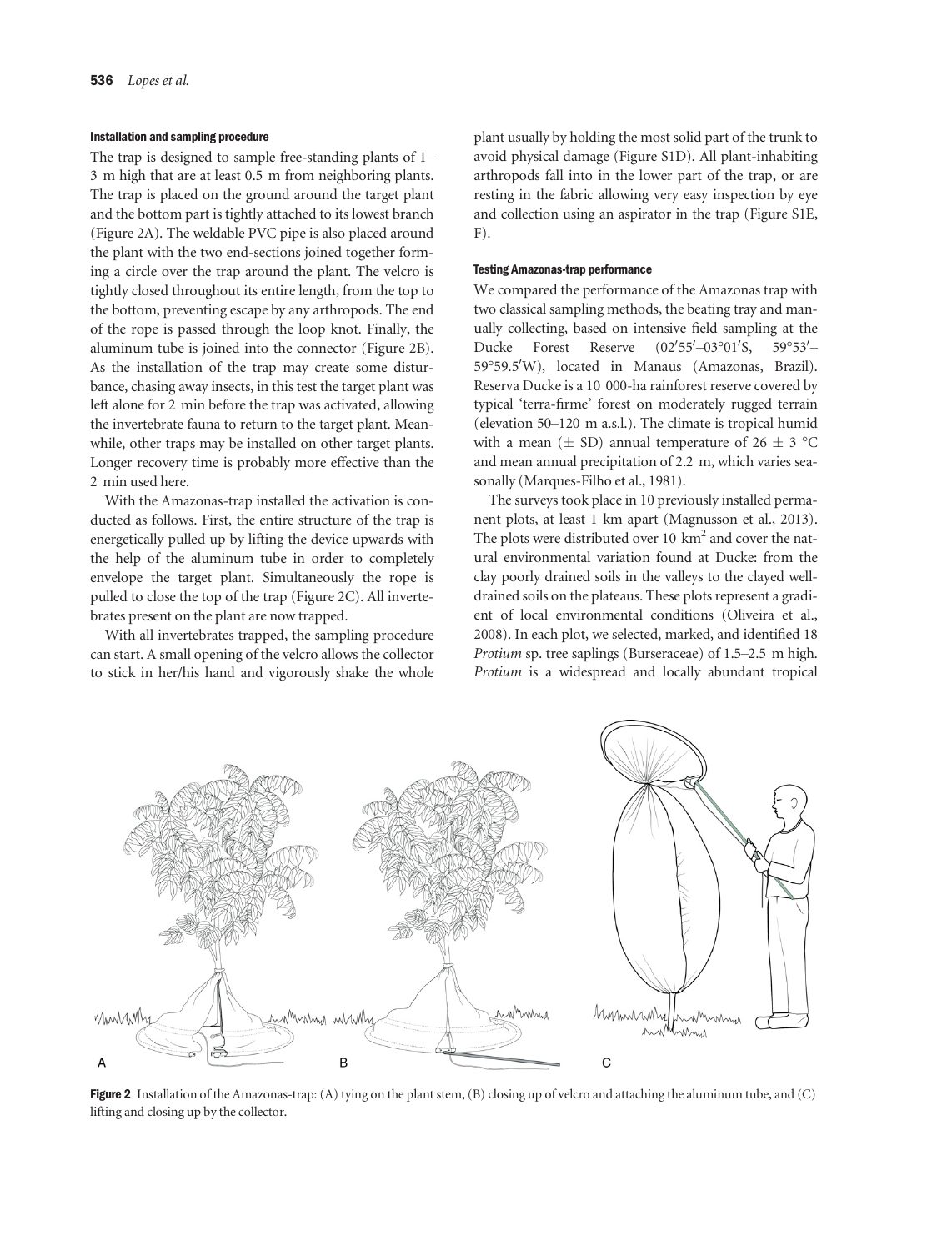genus that occurs across the environmental gradient. We focus on one plant lineage to minimize the influence of variation of plant secondary compounds on insect assemblages (Salazar et al., 2018). The field work was carried out in March and April 2016.

### Sampling procedure

We sampled arthropod communities on focal plants using (1) the classical beating tray, (2) manual collection, and (3) the new Amazonas-trap. Each method was used on six Protium plant individuals per plot. For the beating tray, individual plants were agitated above a standard-size collection cloth  $(1 \times 1$  m) and the invertebrates were collected using an entomological aspirator. This process was repeated until no more invertebrates fell on the cloth. For the manual collection, the plants were carefully inspected until all observed individuals were collected using entomological aspirator and forceps. This method was always performed by the same collector. The Amazonas-trap collection was performed as previously described. The time taken to sample the individual plants was measured for each sampling method.

All insects collected were identified to family level. Insect family level provides a practical diversity resolution, sufficient for detecting taxonomic and functional patterns of assemblage composition in tropical forests (Lamarre et al., 2016). We also sorted Hymenoptera (the most abundant order sampled) further to species/morphospecies level (Fernandéz & Sharkey, 2006; Rafael et al., 2012; Baccaro et al., 2015). The specimens belonging to the classes Arachnida, Malacostraca, Chilopoda, and Diplopoda were classified at the order level. Finally, to examine ecological correlates of invertebrate assemblages, we grouped all invertebrates sampled into guilds based on the feeding habits and taxonomy of adults (Moran & Southwood, 1982; Basset & Arthington, 1992; Rafael et al., 2012; Lamarre et al., 2016). The following guilds were erected: ant, spider, insect predator, leaf-feeder, sap sucker, woodfungi feeder, omnivorous, and parasitoid.

#### Statistical analysis

Rarefaction curves were constructed for the number of insect families or Hymenoptera species sampled by collection method per plant. Also, we constructed accumulation curves for Hymenoptera species and insect families over the total time of each sampling method. The 95% confidence interval was estimated by the Mao-Tau method that does not collapse around the mean at the highest values (Colwell et al., 2004). This approach permits the comparison of rarefaction curves with higher shared sampling effort.

Subsequently, the number of insect families, Hymenoptera species, and the total number of individuals sampled by each method per plot were compared by ANOVA. For both matrices, number of insect families or Hymenoptera species and the abundance of individuals per plot were the dependent variables, and collection method was the independent variable. We used the same analytical scheme to compare the guild abundance between methods. Comparisons among sampling methods were made with Tukey's post hoc test.

The composition of the communities captured with each collection method (families of all captured insects and Hymenoptera species) were compared by multivariate ANOVA by permutation (PERMANOVA), based on a dissimilarity matrix generated by the Bray–Curtis index (Anderson, 2001). In all analyses, the sampling unit was the plot, and the results were based on 999 permutations. Simple ordering plots were created to present the composition and identity of the taxa (family and hymenopteran species) sampled by each method. We also used a PERMA-NOVA to test possible bias toward plant species secondary compounds. In this analysis, we compare the composition of Protium species sampled by each method per plot, based on Bray–Curtis distance. All analyses and graphs were done in R v.3.4.4 (R Core Team, 2017). All data generated during this study are included in Table S1.

# **Results**

Overall, 21 Protium species were sampled. Even with the high number of replicates (180), ca. 62% (13) of Protium spp. were sampled by at least two of the sampling methods. The remaining eight species were sampled by only a single method. However, possible differences in arthropod composition related with plant species secondary defenses were minimized given that the number of unique Protium species sampled were quite similar among sampling methods: beating tray (3), manual collection (2), and Amazonastrap (3). In addition, the Protium assemblage composition per plot was similar between sampling methods (PERMA-NOVA:  $F_{2,27} = 0.478$ ,  $P = 0.96$ ).

We collected in total 1 423 arthropod specimens among the four main classes: Hexapoda (n = 1 039), Arachnida (365), Diplopoda (14), and Malacostraca (5). Hexapoda was the most abundant and species-rich group collected in the understory of Amazonian tropical forests, representing a total of 11 orders and 75 families. The most abundant order was Hymenoptera (390 individuals), mostly composed of Formicidae (349 individuals), followed by Collembola (272 individuals) and Coleoptera (175 individuals).

The Amazonas-trap sampled on average  $(\pm \text{ range})$  ca.  $8 \pm 4$  families more than beating tray and manual collection per plot (ANOVA:  $F_{2,27} = 28.2$ , P<0.001). For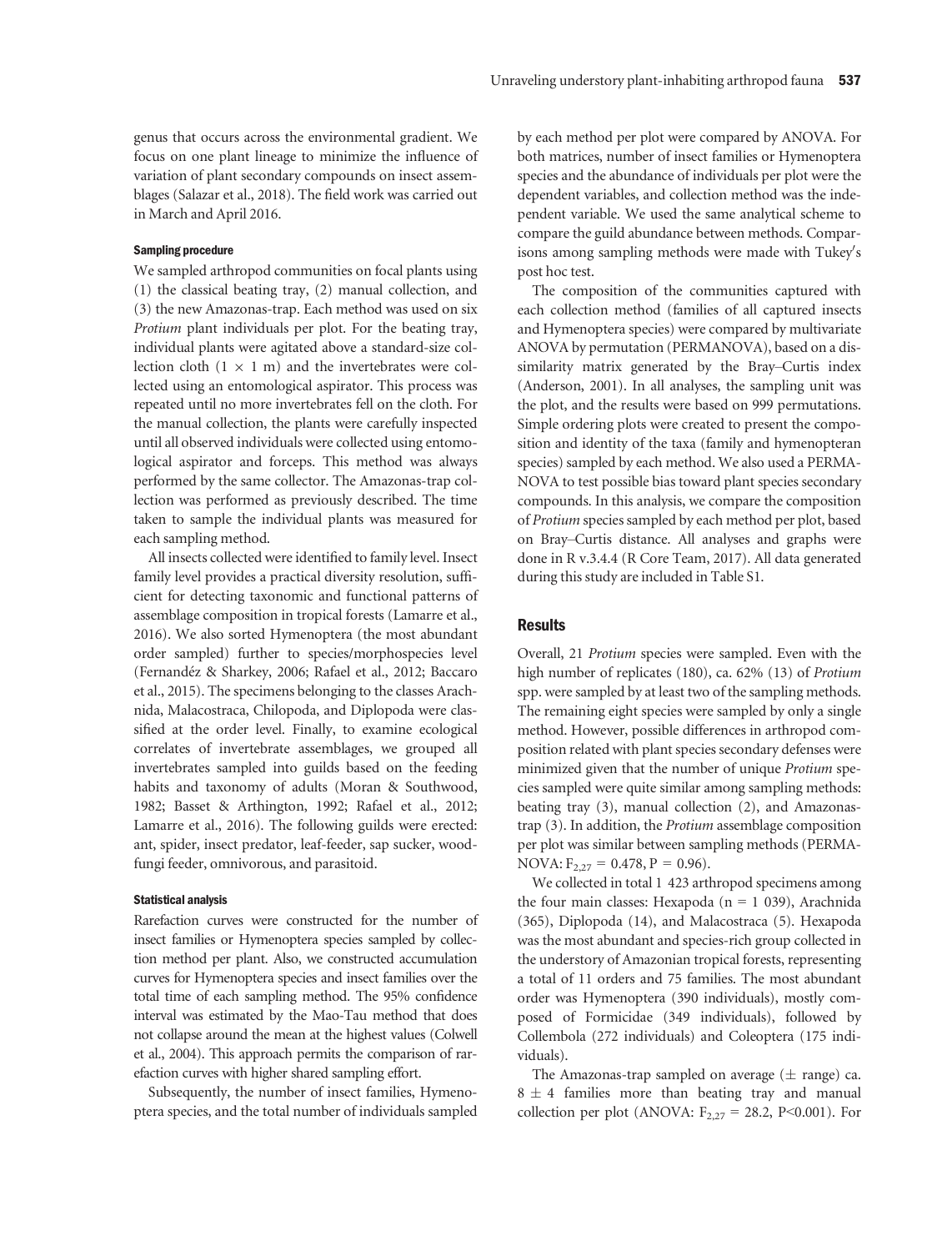Hymenoptera, the Amazonas-trap sampled on average ca.  $4 \pm 2$  more species compared with other methods per plot (ANOVA:  $F_{2,27} = 10.47$ , P<0.001), whereas the beating tray and manual collection sampled a similar number of Hymenoptera species per plot (Tukey's test:  $P = 0.26$ ). At site and individual plant scales, the Amazonas-trap sampled more families and Hymenoptera species than the other two sampling methods (Figure 3).

This pattern was even stronger when considering insect abundance. The Amazonas-trap sampled more individuals per plot than the other two methods together (ANOVA:  $F_{2,27}$  = 14.08, P<0.001). The number of insects sampled (abundance) per plot was similar between the beating tray and manual collecting (Tukey's test:  $P = 0.19$ ). The Amazonas-trap sampled 617 individuals, followed by the beating tray with 295 individuals, and manual collection with 127 individuals sampled.

The composition of the sampled families differed among the three collection methods (PERMANOVA:  $F_{2,27} = 3.74$ ,  $P = 0.001$ ). Of the total of 75 families collected, 20 were sampled exclusively when using the Amazonas-trap, seven were only collected with beating tray and seven with manually collecting (Figure 4). However, there was no difference in the composition of the sampled Hymenoptera species among the collection methods (PERMANOVA:  $F_{2,27} = 1.01$ ,  $P = 0.41$ ). Formicidae was the most representative family in all methods. Of the 27 species of Hymenoptera manually collected, 24 were

Formicidae, whereas of the 32 species sampled with the beating tray, 26 were Formicidae. For the Amazonas-trap 60 species of Hymenoptera were collected, including 40 Formicidae species (Figure 5).

The Amazonas-trap sampled more spiders (ANOVA:  $F_{2,27} = 30.11$ ), wood-fungi feeders ( $F_{2,27} = 10.83$ ), sap suckers (F<sub>2,27</sub> = 13.62), omnivorous (F<sub>2,27</sub> = 13.99, all P<0.001), parasitoids ( $F_{2,27} = 6.79$ , P = 0.004), and insect predators ( $F_{2,27}$  = 17.38, P<0.001) than the other methods (Figure 6). However, the number of ants (ANOVA:  $F_{2,27} = 2.08$ ,  $P = 0.15$ ) and leaf feeders ( $F_{2,27} = 2.19$ ,  $P = 0.14$ ) were similar among the three sampling methods. The manual collection sampled fewer individuals for all guilds, except for leaf-feeders (Figure 6).

The Amazonas-trap was more time consuming in the field, taking ca.  $3 \times$  longer to sample the same number of plants (Figure 7). On average, 11.4 arthropods were sampled per min using the beating tray, 8.3 per min using the Amazonas-trap, and 4.1 per min with manual collection. Although manual sampling collects hymenopteran species faster, the three methods accumulate practically the same number of insect families per unit of time (Figure 7).

# **Discussion**

We described the Amazonas-trap, a new collection method able to comprehensively sample the arthropod community associated with plants. We also compared the



Figure 3 Rarefaction curves for Hymenoptera species and insect families sampled with Amazonas-trap, beating tray, and manual collection. The continuous lines represent accumulation and the polygon areas represent 95% confidence intervals. [Colour figure can be viewed at [wileyonlinelibrary.com](www.wileyonlinelibrary.com)]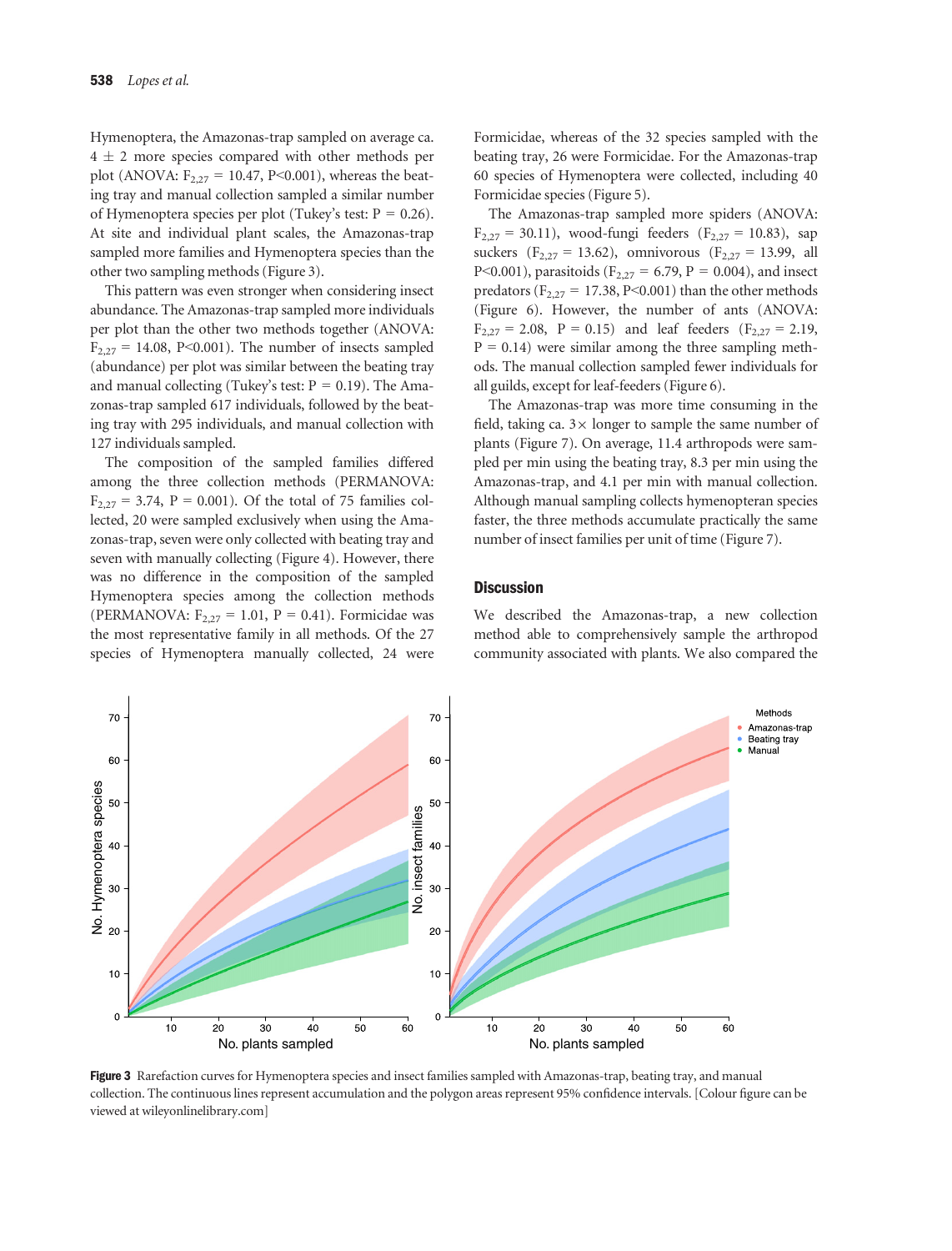

Figure 4 Distribution of insect families sampled with the three collection methods on Protium saplings. The columns represent the plots. The 10 columns on the left (red bars) represent the Amazonas trap, the 10 columns in the middle (blue bars) the beating tray, and the 10 columns on the right (green bars) the manual collection. [Colour figure can be viewed at [wileyonlinelibrary.com\]](www.wileyonlinelibrary.com)

Amazonas-trap performance with that of two other often used sampling methods and found that our new method proved to be better than the methods traditionally used for most parameters tested. The new Amazonas-trap collected more species of Hymenoptera, more families of insects, and more individuals from most guilds than the widely used tree beating and manual collection. Although somewhat more time consuming, the Amazonas-trap sampled similar numbers of individuals and species per unit of time compared with the other two methods. Overall, the Amazonas-trap provided a more accurate and exhaustive picture of the plant-inhabiting insect assemblages in this lowland Amazonian rainforest.

The entomological beating tray, a widely used method for insect sampling on plants (Ozanne, 2005), collected nearly half of the species of hymenopterans and ca. 70% of the insect families sampled by the Amazonas-trap. It is likely that during the physical disturbance of the plant by the beating tray, agile specimens escape, reducing efficiency. Winged insects and jumpers are particularly difficult to be sampled when using the beating tray. Entirely enclosing the plant allows the collection of winged and

Ordered plots by sampling method

fast-moving insects, explaining the overall greater abundance and richness of the insect families and in particular of Hymenoptera species sampled by the Amazonas-trap.

Very small insects can also be sub-sampled by beating tray or manual sampling. For instance, manual collection yielded the smallest number of individuals, species, and families sampled, which is probably related to the difficulty of capturing agile, cryptic, or very small specimens directly on the plant. However, entirely enclosing the plant allows the collection of very small or cryptic individuals, even without seeing them in the field. That happens because all the fine plant material that accumulates inside the trap, together with the invertebrates, can be sampled with an insect aspirator and then sorted under a stereomicroscope. The families Mymaridae (Hymenoptera) and Thripidae (Thysanoptera) are examples of small insects that are relatively difficult to observe and that were exclusively sampled with Amazonas-trap.

The composition of Hymenoptera species in all three methods was dominated by ants, which is one of the most abundant groups in tropical forests and relatively easy to collect with each of the three methods. Winged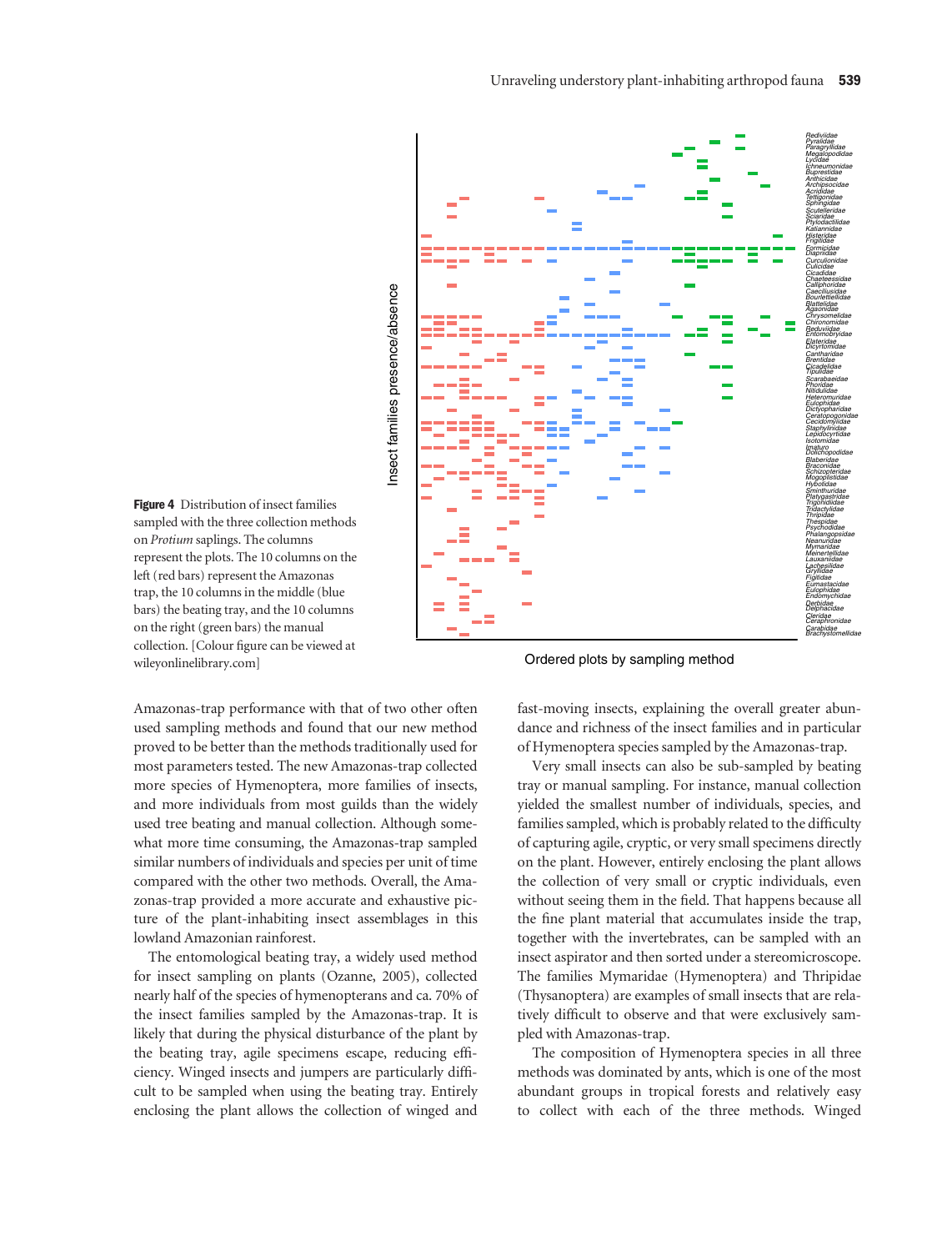

methods on Protium saplings. The columns represent the plots. The 10 columns on the left (red bars) represent the Amazonas trap, the 10 columns in the middle (blue bars) the beating tray, and the 10 columns on the right (green bars) the manual collection. [Colour figure can be viewed at [wileyonlinelibrary.com](www.wileyonlinelibrary.com)]

Figure 5 Distribution of Hymenoptera species sampled with the three collection

Ordered plots by sampling method

Hymenoptera, such as parasitoids, on the other hand, were more common in the Amazonas-trap than in the other methods because of the increased facility of collecting winged individuals. However, how many species were not sampled by beating and manual sampling is not a simple question to answer. There were only five winged hymenopteran species collected with the beating tray and three by visual inspection. For the Amazonas-trap this bias was minimized, as we collected at least 15 winged Hymenoptera species.

Overall, the number of unique families collected was also higher using the new trap than the other methods. For instance, orthopterans that are highly mobile individuals were only sampled using the Amazonas-trap. Other herbivorous winged, agile, and sometimes difficult to collect individuals, such as sap-suckers, were also more abundant in the Amazonas-trap. However, the abundance of overall leaf-feeders (mainly orthopterans and Coleopterans) did not differ among the sampling methods. Therefore, depending of the herbivorous taxa, entirely enveloping the plant may not necessarily be a better option.

Sorting plant debris under the stereomicroscope also substantially increased the efficiency of the new method for wood-fungi feeders. This guild is composed mainly by small cryptic individuals, such as Collembola and Psocoptera that live under the bark of the trees and between decomposing fine organic matter. Collembola are very difficult to observe and collect manually due to their small size and agility. For comparison, in the Amazonas-trap samples, 188 springtails were collected, compared to 79 individuals sampled by beating tray and eight individuals sampled by hand (Table S1).

Although not directly included because of the lack of knowledge of arthropod taxonomy in tropical forests, the collection of spiders and mites indicated very promising results using the new sampling method. The Amazonastrap sampled more spiders than the other methods. In fact, the number of spiders sampled with the Amazonas-trap was similar to the number of ants, which is regularly cited as the most abundant invertebrate taxon on plants (Stork, 1988; Ellwood & Foster, 2004). Other predators were also better sampled, suggesting that the Amazonas-trap provides more robust and comprehensive pictures of insectplant assemblages in hyper-diverse tropical forests.

Despite the higher efficiency, one limitation of the new insect trap proposed is the time of installation; it takes more time than the two other methods. However, the greater time spent installing and using the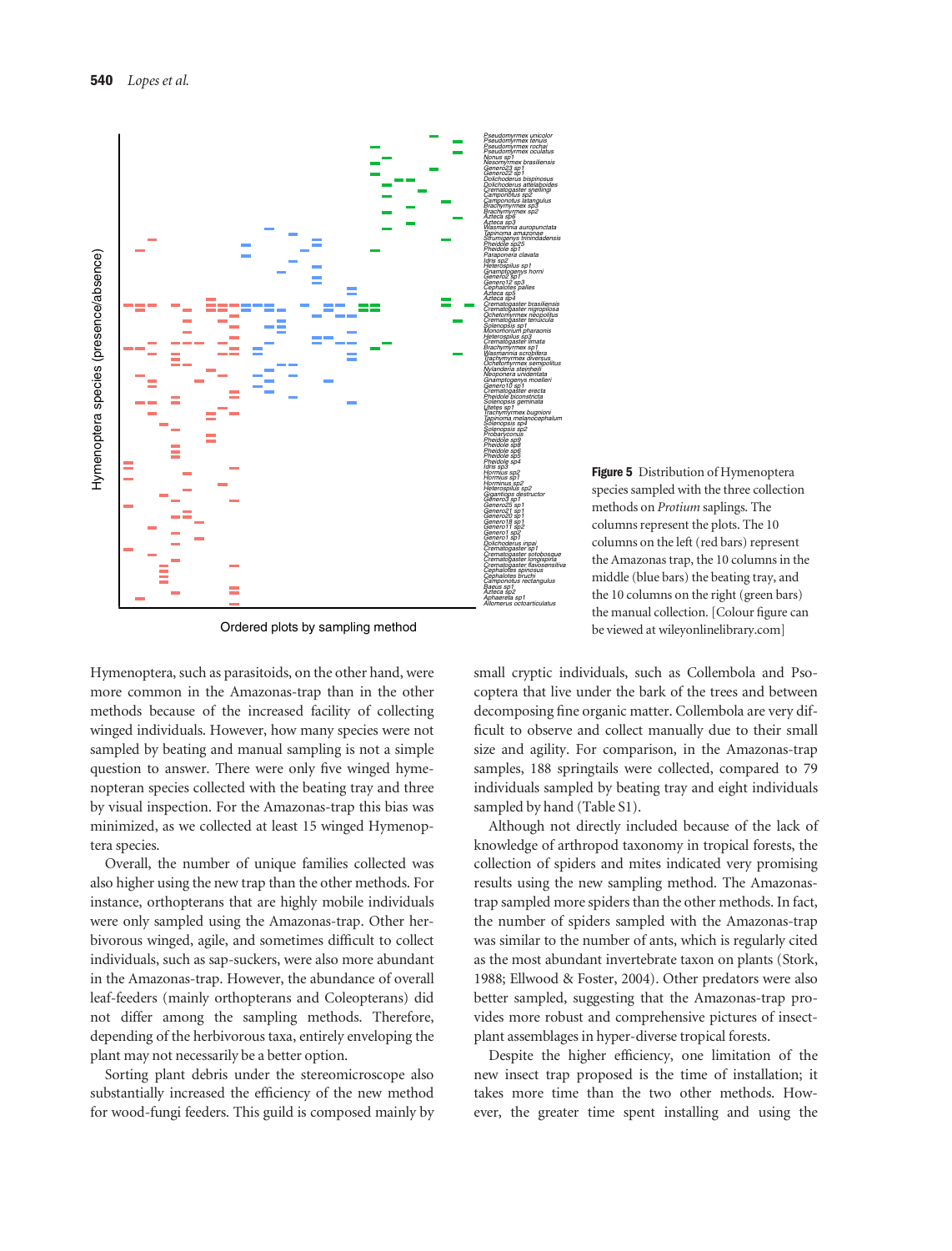

Figure 6 Abundance (no. individuals) of eight arthropod functional groups found on Protium saplings sampled with the three collection methods: Amazonas-trap, beating tray, or manually. Means within a panel capped with different letters are significantly different (Tukey's post hoc tests: P<0.05). The boxes and whiskers represent the 50th and 95th percentile around the median (bold line), respectively. The dots indicate outliers. [Colour figure can be viewed at [wileyonlinelibrary.com\]](www.wileyonlinelibrary.com)

Amazonas-trap is balanced by the collection of more individuals and species per plant. The results from the rarefaction curves per unit of time indicated that the three collection methods are equally time-efficient, accumulating the same number of insect families per unit of time. For Hymenoptera species composition, the efficiency of the three methods was also equivalent. This result is probably due to the ease of collecting Formicidae by the three methods, which was the richest Hymenoptera family in this study.

The new Amazonas-trap was the most effective sampling method tested for plant-associated invertebrates in this hyper-diverse tropical forest understory. Our results indicate that plants harbor a diverse invertebrate-rich assemblage, which may generally be undersampled when using the traditional sampling methods. The Amazonastrap has great potential to be used for targeted collection for behavioral studies, through observation of live insects in the trap, and also for ecological studies (community or population), as well as for the study of relations between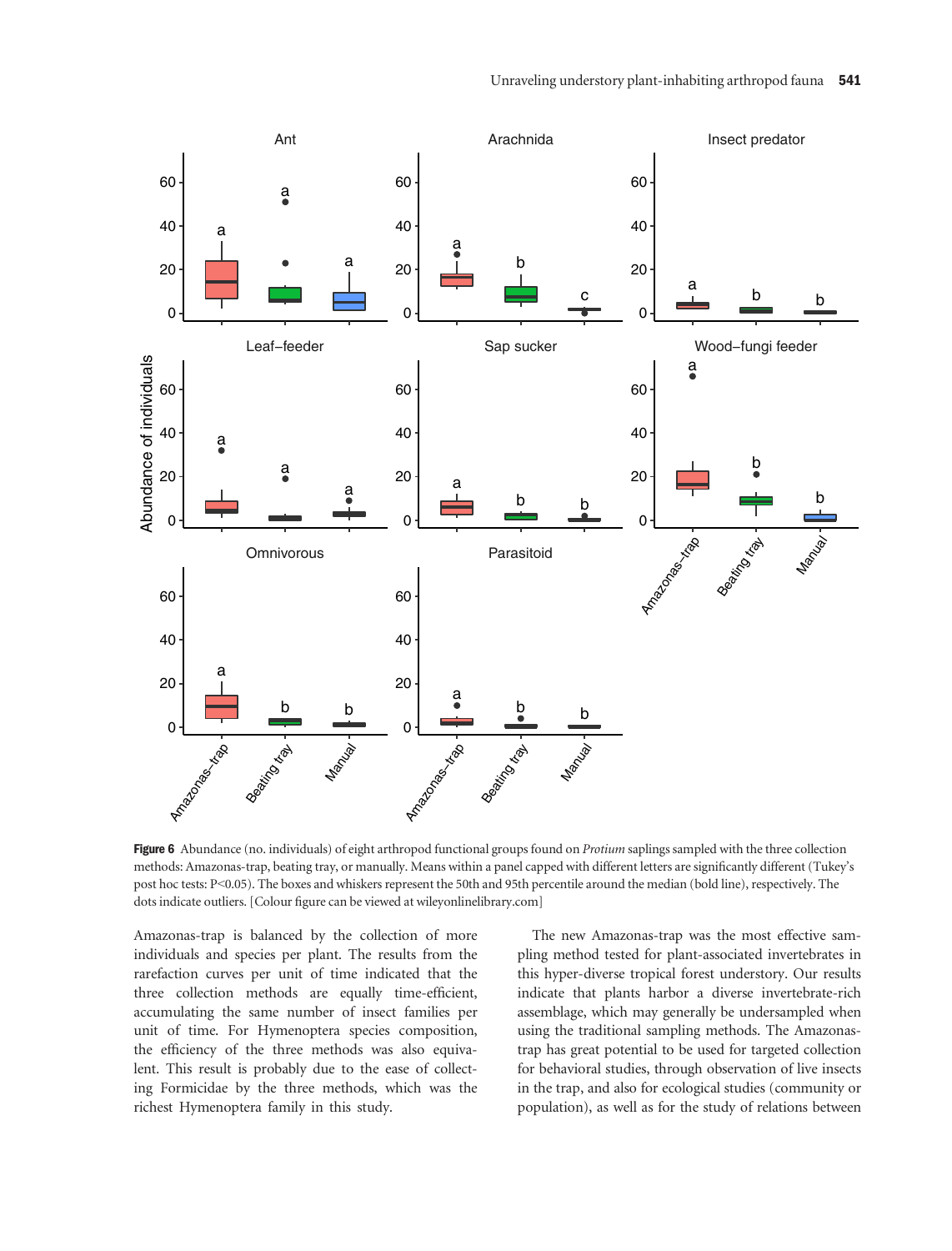

Figure 7 Rarefaction curves for Hymenoptera species and insect families sampled with Amazonas-trap, beating tray, and manual collection, per unit of time. The continuous lines represent accumulation and the polygon areas represent 95% confidence intervals. [Colour figure can be viewed at [wileyonlinelibrary.com](www.wileyonlinelibrary.com)]

herbivorous insects and their host plant architecture, chemical profiles, and anti-herbivore functional traits. The new method may also be applied in the monitoring of insect pests, studies on interaction between herbivores and parasitoids (e.g., for biological pest control), and finally for long-term monitoring of insect species distribution in responses to climate changes (Basset et al., 2017).

### Acknowledgments

We are thankful for the active participation of Eléonore Bernardo during the conception of the many prototypes created prior to the finalized version of the trap used in this study. We thank the Fundação de Amparo à Pesquisa do Estado do Amazonas (FAPEAM), the Collaborative training for the study of beta-diversity in tropical forests (TREEBEDIV), and the Agence Nationale de la Recherche (ANR-13-BSV7-0009) for support. A European Research Council (#669609) and a GACR grants (19-15645Y) supported G. Lamarre during the writing of the paper. We are thankful to Conselho Nacional de Desenvolvimento Científico e Tecnológico (CNPq) for the scholarship to the first author. F. Baccaro received a productivity grant from CNPq (3096002017-0).

#### References

Anderson MJ (2001) A new method for non-parametric multivariate analysis of variance. Austral Ecology 26: 32–46.

- Baccaro FB, Feitosa RM, Fernandez F, Fernandes IO, Izzo TJ et al. (2015) Guia Para os G^eneros de Formigas do Brasil. Editora INPA, Manaus, Brazil.
- Basset Y & Arthington AH (1992) The arthropod community associated with an Australian rainforest tree: abundance of component taxa, species richness and guild structure. Australian Journal of Ecology 17: 89–98.
- Basset Y & Novotny V (1999) Species richness of insect herbivore communities on Ficus in Papua New Guinea. Biological Journal of the Linnean Society 67: 477–499.
- Basset Y, Springate ND, Aberlenc HP & Delvare GA (1997) A review of methods for sampling arthropods in tree canopies. Canopy Arthropods (ed. by NE Stork, J Adis & RK Didham), pp. 27–52. Chapman and Hall, London, UK.
- Basset Y, Lamarre GPA, Ratz T, Segar ST, Decaëns T et al. (2017) The Saturniidae of Barro Colorado Island, Panama: a model taxon for studying the long-term effects of climate change? Ecology and Evolution 7: 9991– 10004.
- Colwell RK, Mao CX & Chang J (2004) Interpolating, extrapolating, and comparing incidence-based species accumulation curves. Ecology 85: 2717–2727.
- Ellwood MD & Foster WA (2004) Doubling the estimate of invertebrate biomass in a rainforest canopy. Nature 429: 549–550.
- Farrell BD, Mitter C & Futuyma DJ (1992) Diversification at the insect-plant interface. BioScience 42: 34–42.
- Fernandéz F & Sharkey MJ (2006) Introducción a los Hymenoptera de la Region Neotropical. Sociedad Colombiana de